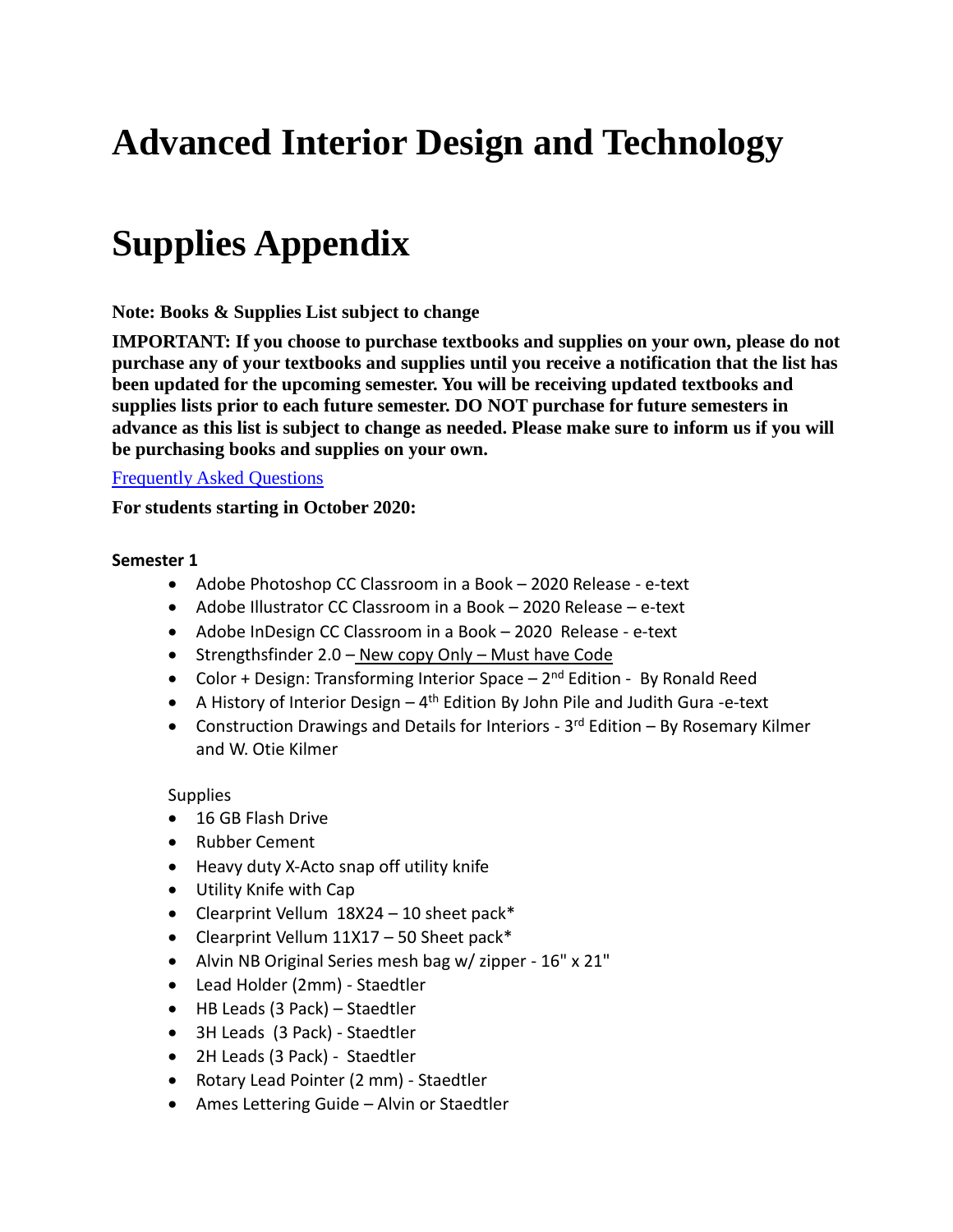- Large Circles Template
- Staedtler General purpose template
- Adjustable Set Square 12" with Ink Edge Blundell Harling
- Mars Micro Automatic Pencil (0.5mm) Staedtler
- Leads HB (0.5mm) Pental
- Student Architect Scale Staedtler
- Steel Cork-Backed Ruler 18" Westcott
- Erasing Shield Alvin or Westcott
- Smoke-Tint 30/60 Triangle, 10" Alvin
- Smoke-Tint 45/90 Triangle, 10" Alvin
- Drafting Tape 3M or Alvin
- 8.5 X 11 Black wire bound sketchbook
- 18" X 50 yards 104 Sketch paper
- 8.5 X 11 Red wire bound sketchbook
- Pigment Liner set of 4 (0.1, 0.3, 0.5, 0.7 mm)  $-$  Staedtler
- HB pencil Staedtler Lumograph
- 2B Pencil Staedtler Lumograph
- Pencil Sharpener Staedtler
- Copic Sketch Marker N3
- Copic Sketch Marker N5
- Copic Sketch Marker N7
- Copic Sketch Marker C2
- Copic Sketch Marker C4
- Copic Sketch Marker C8
- Copic Sketch Marker E81 Ivory
- Copic Sketch Marker E31 Brick Beige
- Copic Sketch Marker E84 Khaki
- Copic Sketch Marker E43 Dull Ivory
- Prismacolor 12 pencil set
- Triangular Scale (300mm Metric) Helix
- Dusting Brush (350mm/14") Staedtler or Alvin
- Measuring Tape 25' (Imperial & Metric)
- White Plastic Eraser Mars Staedtler

#### **Semester 2**

- Mastering AutoCad 2019 By George Omura and Brian C. Benton
- Residential Interior Design  $-3^{rd}$  edition by Maureen Mitton and Courtney Nystuen
- Materials for Interior Environments 2<sup>nd</sup> Edition by Corky Binggeli

#### **Semester 3**

- Building Construction Illustrated  $-5<sup>th</sup>$  Edition by Francis D.K. Ching
- Interior Graphic Standards: Student Edition 2<sup>nd</sup> Edition by Corky Binggeli